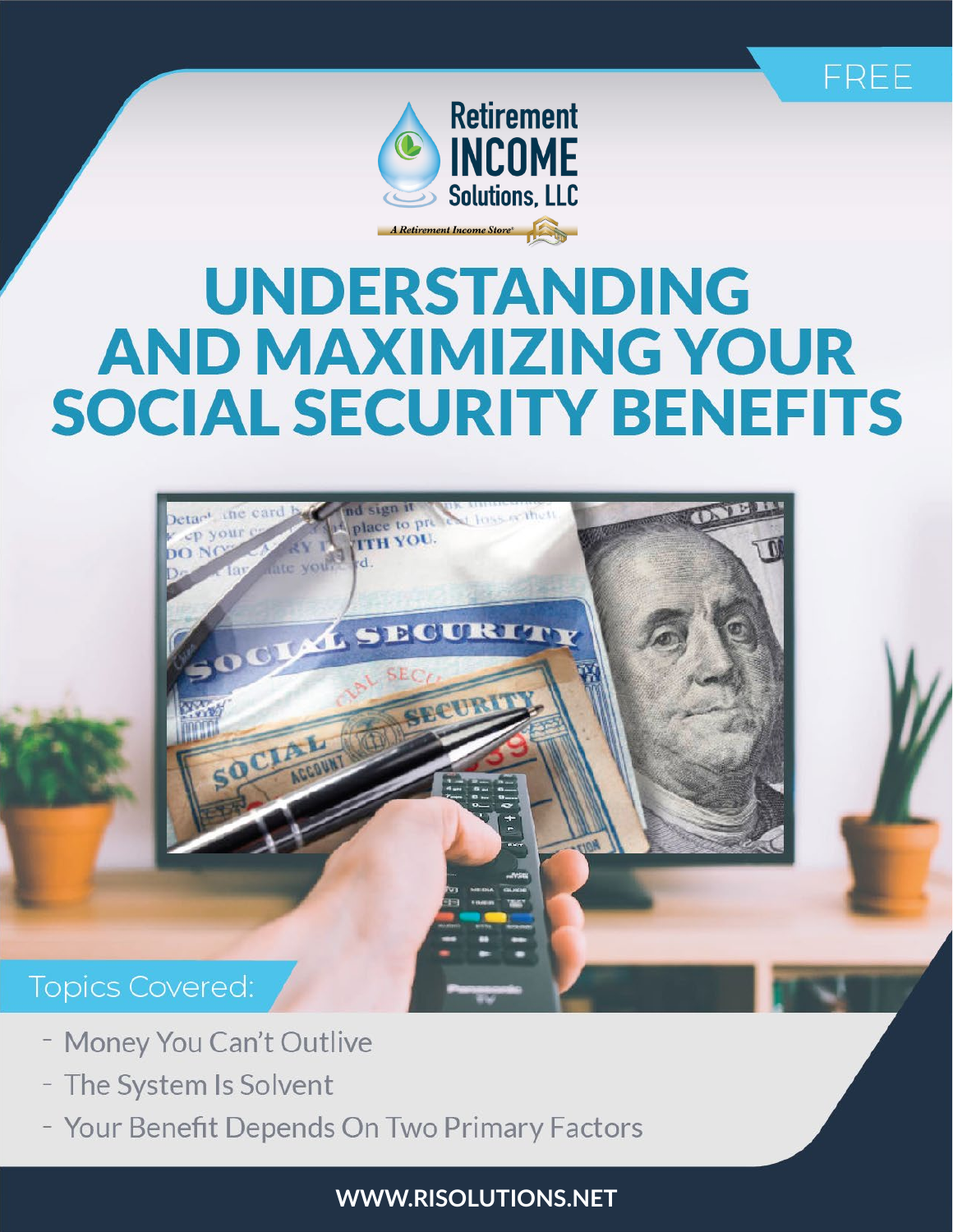# UNDERSTANDING AND MAXIMIZING YOUR SOCIAL SECURITY BENEFITS

Before you retire, you should know what all your various sources of income will be, and how much you can expect to receive from each. Obviously, Social Security benefits will be one of those sources, but how much you can expect to receive depends on many factors. There are ways to maximize your benefits and get the most that you're entitled to, and there are strategies to minimize your tax burden from Social Security. The most important thing to consider in working toward those goals, however, is whether your Social Security benefits are coordinated properly with your other assets and sources of retirement income. We'll address that shortly, but let's begin with some basic facts about Social Security.

**Money You Can't Outlive** – Social Security is one of the few sources of income you can pretty much depend on for life. Once you start taking them, your benefits continue to your death, and the longer you live, the more you will extract from the system. For example, if your benefit starts at \$2,000 per month, and you live 10 more years, you will receive over \$300,000 in lifetime benefits. If you live 30 more years, you'll receive over \$1 million over your lifetime, assuming annual cost-of-living adjustments (COLA) of 2.8 percent. That's good to know because retirees are living longer than ever. According to figures from the Centers for Disease Control and Prevention, there is a 50 percent chance that the average 65-year-old will live into their late 80s. For the average couple aged 65, there is a 50 percent chance that at least one spouse will live to age 92.

**The System is Solvent** – As you probably know, many have expressed concerns in recent years about the solvency of Social Security. That concern stems partly from the fact that people are—as noted—living longer, which means the Social Security Administration is paying out benefits longer than they had to in the past. Another problem is that when Social Security started there were approximately 40 people working and paying into the system for every 1 retiree. According to the most recent data, there are now only 2.8 people working and paying into the system for every 1 person taking benefits. Despite all this, estimates from OASDI (Old-Age, Survivors and Disability Insurance) indicate the current trust fund will not be depleted before the year 2033. If no changes are made to the system between now and then, however, a reduction of about 23 percent to everyone's Social Security benefit would be necessary after 2033. So, while the system is solvent for now, working Americans in their 40s and early 50s might want to keep pressure on their elected officials to address the important issue of Social Security reform sooner than later!

**Your Benefit Depends on Two Primary Factors** – When your Social Security benefit is calculated, it will be based primarily on two things: the age at which you apply for benefits and how much you earned over the course of your working career.

**1. Your earnings** – Social Security looks at your lifetime annual earnings, indexes them for inflation, and picks the 35 highest years' earnings to include in the calculation formula. The earnings are totaled and divided by 35 to come up with an average. If you don't have 35 years of earnings, the missing years are considered zeroes, which has the effect of lowering benefits for women who've taken time out of the workforce to raise children. They may, however, be eligible for spousal benefits.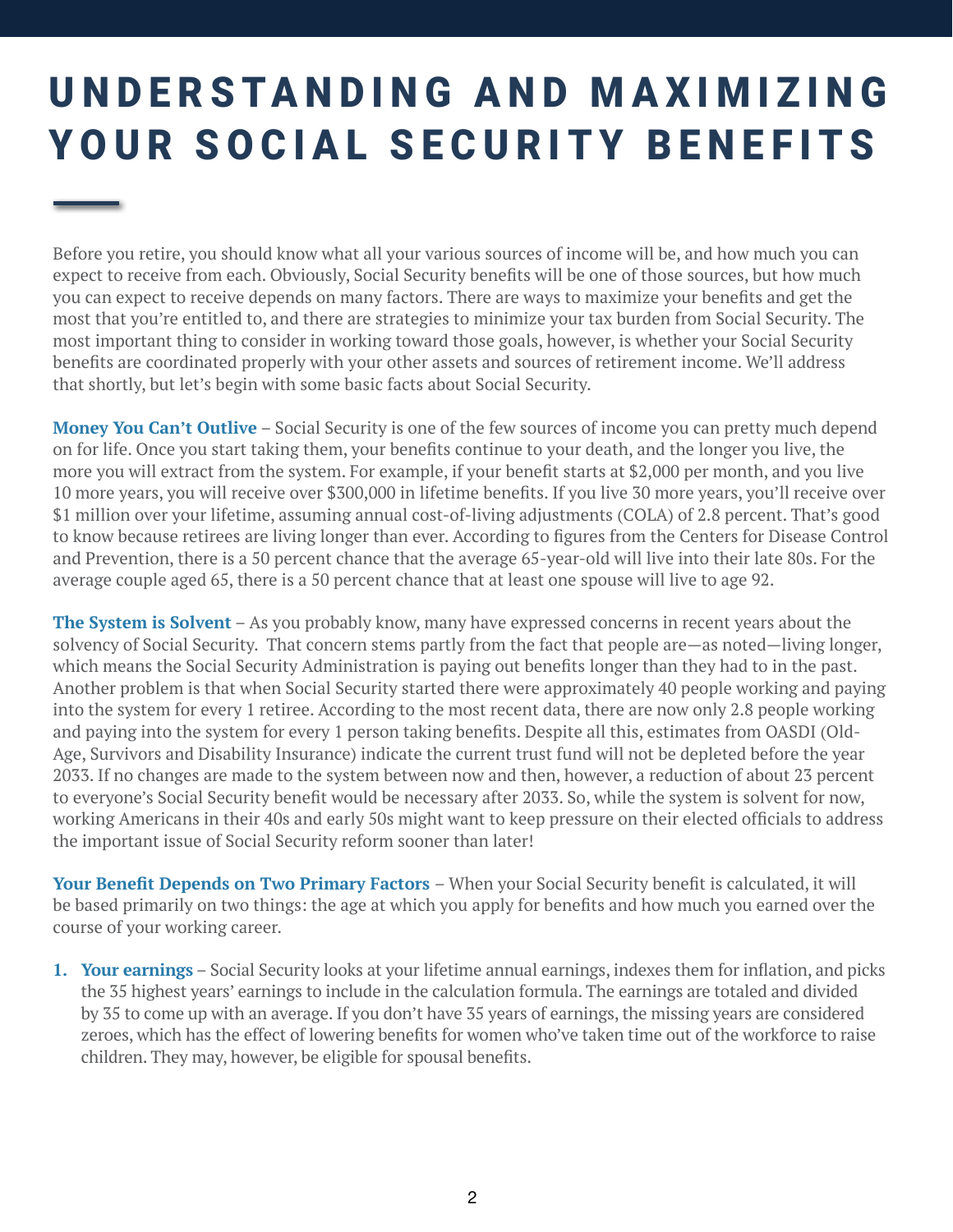**2. Your age** – Most people know that you can take Social Security benefits anywhere between age 62 and age 70. Depending on when you were born, the "normal retirement age" falls somewhere between 66 and 67. That is the age at which you are eligible to receive full benefits, also known as the "primary insurance amount," or PIA. The eligibility age for full benefits is 66 and four months for those born in 1956—up from 66 and two months for those born in 1955. If you take your benefits earlier than the "normal retirement age," you will get a reduction, potentially as high as 30 percent of what you would have gotten by waiting! Conversely, every year that you delay taking Social Security, you get an 8 percent increase per year in the benefits, topping out at age 70.

#### **Resources**

Based on the factors above, you can do some calculating on your own and determine approximately how much you can expect to receive from Social Security by taking advantage of a couple of different resources:

- Access your Social Security statement at [www.ssa.gov/mya](http://www.socialsecurity.gov/mystatement)ccount.
- Use the secure Retirement Estimator on this same website, which gives you your earnings history after you enter some personal data.
- Or you can use one of the three calculators available on the Social Security website at [www.ssa.gov/planners/calculators](http://www.ssa.gov/planners/benefitcalculators.html).

#### **Spousal Benefits**

The spousal benefit is 50 percent of the worker's PIA if the spouse applies at full retirement age. For example, Bob's PIA is \$2,000 and his wife Mary's is \$800. If Mary applies for Social Security at her full retirement age, her benefit will be \$1,000. That's half of Bob's benefit, and \$200 more than Mary's benefit based on her own work record. Non-working or lower income spouses are also eligible for a spousal benefit that might be higher than their own, and a surviving spouse may also be eligible for a higher benefit. In some cases, both of these benefits can also be applied to divorced spouses.

### **Survivor Benefits**

Survivor benefits can be complicated, but you should understand them because your current decisions will influence the amount of survivor benefits you may receive in the future. The two basic factors that influence the amount are: the age at which the deceased spouse first claimed his own retirement benefit (i.e., if he applied before full retirement age, the benefit will be lower), and the age at which the widow claims the survivor benefit.

### **Maximizing Benefits**

The following are five steps you can take before you apply for Social Security to ensure you will maximize your benefits.

- **1. Improve your earnings record**  Examine your earnings record from your latest Social Security statement online at [www.ssa.gov/my](http://www.socialsecurity.gov/mystatement)account to determine if it's accurate, if there are any missing years, and if you can improve it by working longer.
- **2. Apply at the optimal time** The decision of when to apply for benefits is often complicated but critically important; it can make the difference of tens of thousands of dollars over your lifetime.
- **3. Coordinate spousal benefits** The goal is to maximize income for both of you while you're both alive, and to maximize income for the survivor after one of you dies.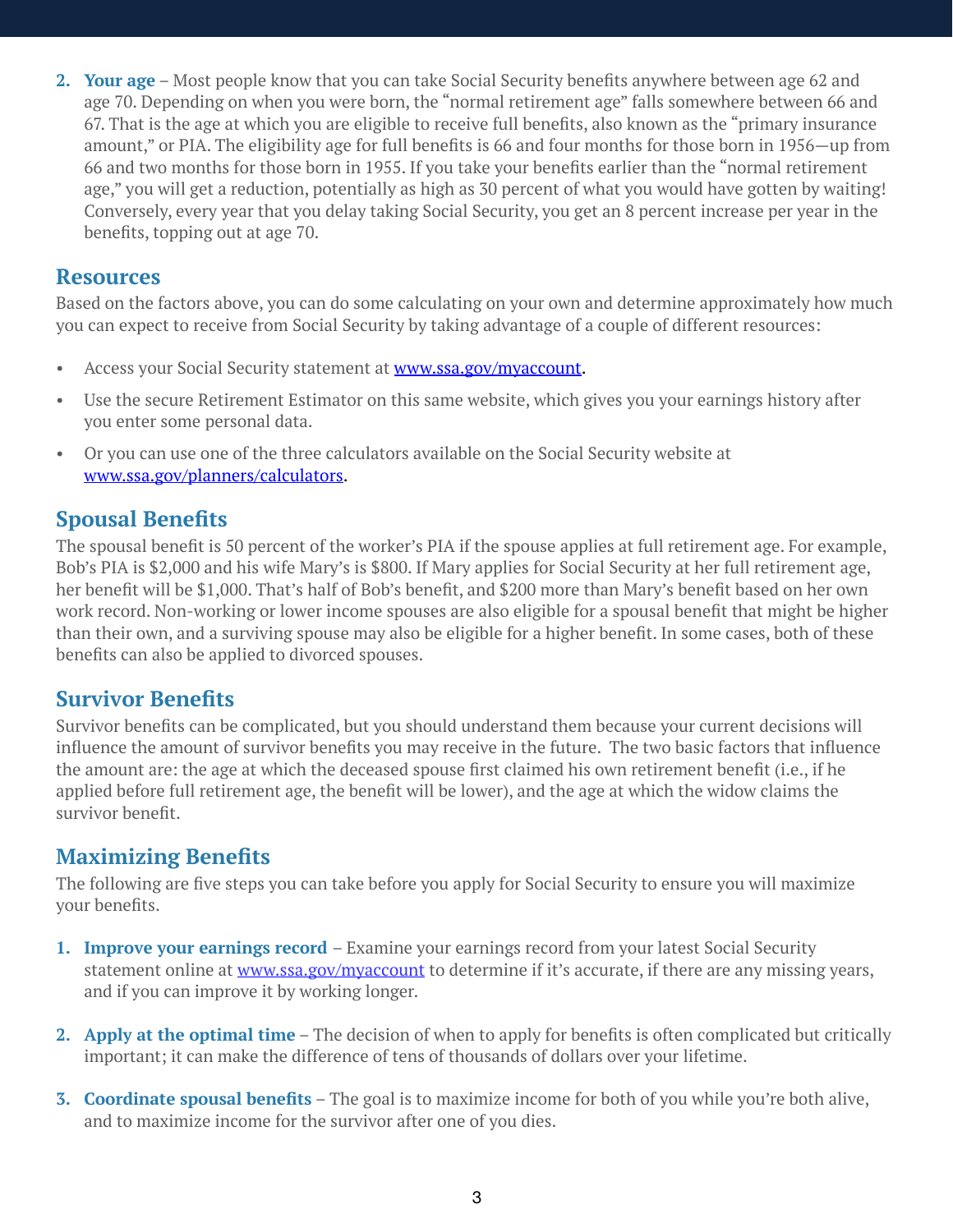- **4. Minimize taxation on your benefits** There are several strategies for doing this, including the following:
	- Reduce other income with tax-advantaged investments.
	- Anticipate Required Minimum Distributions (RMDs) from your IRAs, which could put you in a higher tax bracket and subject your Social Security benefits to taxation.
	- If possible, convert a traditional IRA to a Roth IRA.
	- Delay Social Security, thereby reducing the number of years that your benefits are subject to tax.
	- Reduce your expenses and pay down debt, and continue to manage your taxes throughout retirement.
- **5. Coordinate Social Security with your overall retirement income plan** For most people, Social Security is not enough to live on in retirement; you need to supplement your benefits with other sources of income. Making sure those other income sources are allocated correctly and aligned properly with your benefits is the single most important factor for maximizing Social Security.

#### **Changes for 2022**

As mentioned above, the eligibility age for full benefits changes this year to 66 and four months (up from 66 and two months) for those born in 1956. There are some other noteworthy changes to Social Security this year, including the following:

- The maximum payout for those retiring at full retirement age is \$3,345 a month, or \$40,140.
- Annual COLA will increase by 5.9% in 2022.
- The income ceiling for workers contributing 6.2 percent of their wages to Social Security rises to \$147,000 — a change that is expected to affect about 12 million of the 175 million Americans who pay Social Security taxes.
- For recipients who are still working while they collect benefits, those younger than full retirement age, can earn a maximum of \$19,560 without being penalized. Above the limit, \$1 in benefits is deducted from every \$2 earned. For workers who will reach their full retirement age in 2022, the earnings limit is \$51,960.

There is no limit after full retirement age is reached.

 • As of 2017, Social Security statements are no longer being sent via "snail mail" to most recipients. You now need an online account at ssa.gov in order to access that information. In addition, security measures for individual accounts have increased; you now need an email address or cell phone number as a second form of identification for accessing your account.

## **Don't Try this at Home!**

Despite the availability of governmental resources to help you calculate your Social Security benefits on your own, the complexities of the system, and the number of variables involved in successfully maximizing your benefits, ideally make this a job for a professional. Remember, the most important factor for maximizing your benefits is coordinating them with your other sources of retirement income, and making sure your asset allocation is secure and properly aligned with your Social Security strategy. A qualified financial advisor (ideally one who specializes in retirement income) can work with you to make Social Security the significant